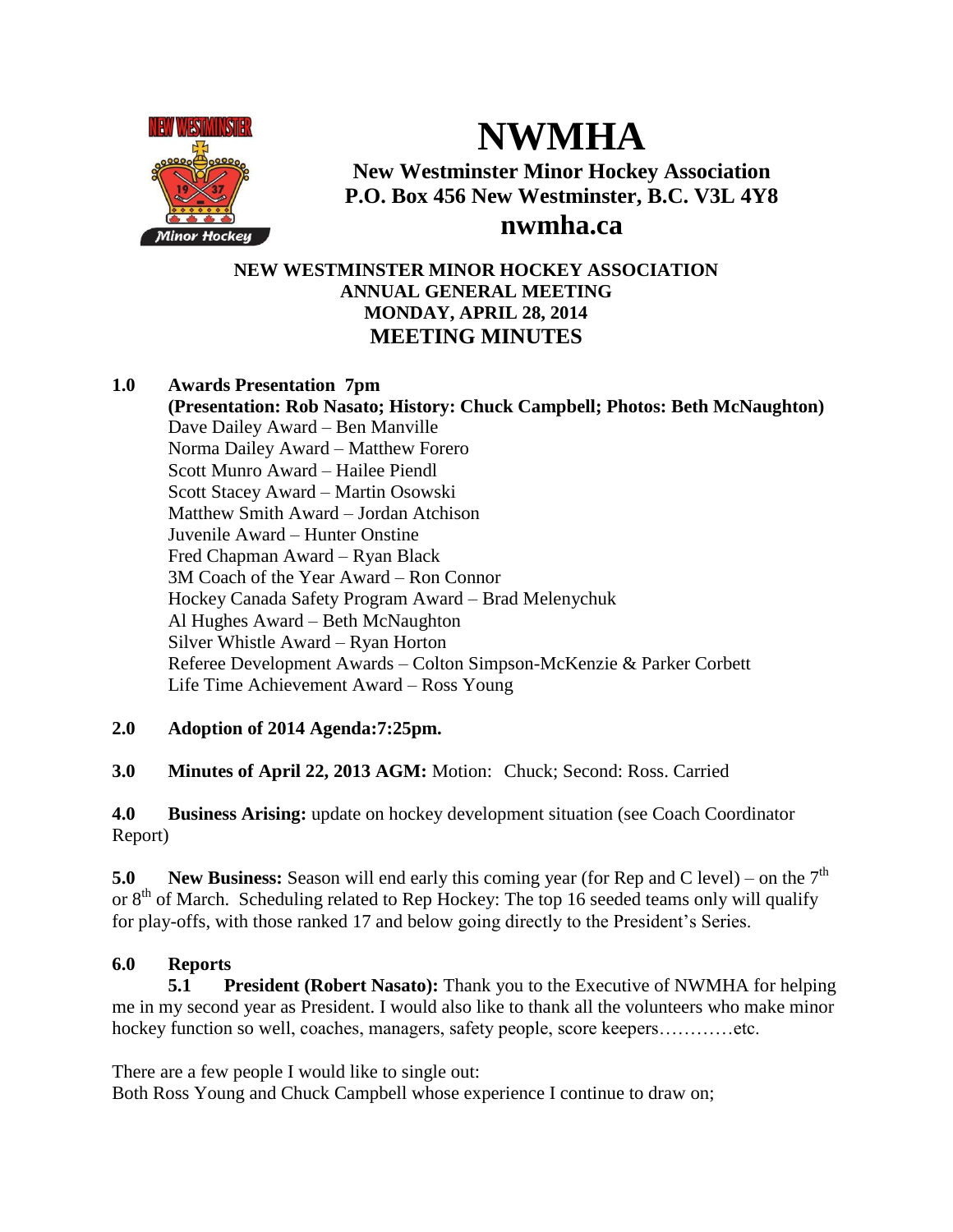Janet Lakusta for stepping up to fill a difficult role as Registrar last summer; Purn Disanjh, for coordinating 3 very successful tournaments that have put NWMHA in very good stead with other associations, with special thanks to Leanne Piendl and Beth McNaugton for all help running the tournaments.

And, Ron Booth, City Manager of Arenas, thank you for working so well with us in accommodating the needs of NWMHA and being flexible to our desires to improve our development program.

Special thanks to the Midget C2 team for allowing me to help coach the second part of the season……I wish I could coach full time.

Season in review:

June: BC Hockey AGM: Congratulations to Chuck Campbell recipient of the BC Hockey Life Members' Award.

Chuck has been a dedicated member of the New Westminster Minor Hockey Association since 1995, serving as Treasurer for 14 years, President for three (3) and filling various open positions when called upon. In addition to countless hours of work with New Westminster, he has worked on numerous committees with the Pacific Coast Amateur Hockey Association. Chuck is a lifetime member of New Westminster MHA and is now a recipient of the BC Hockey Life Members' Award.

# July:

#### Coaches' Resources improved:

-Creation of the NWMHA Coaches Guide based on Hockey Canada guidelines and the feedback from the Coaches forum in January 2013, with the help of Pete Birovchak -Uploaded new resources for coaches to have easy access to training material.

# NWMHA Hockey School:

New partnership with RPM running a new program, covering power skating, hockey skills and they handled the billing. We had great feedback all season long. The only negative was that the ice time conflicted with the Atom A team ice slot.

#### September:

Tryouts: Always a stressful time of year, went well. The Midget Division considered a second rep team as it had enough talent and goaltending but in the end not enough kids wanted to play rep. In the other divisions a second team was considered but talent was deemed insufficient. My goal is to grow the talent so that this becomes easier going forward. The policy we have covers the second team consideration and covers all concerns including kids left in C hockey. See Policy -2.13.3 Second Rep Team selection process

January-February: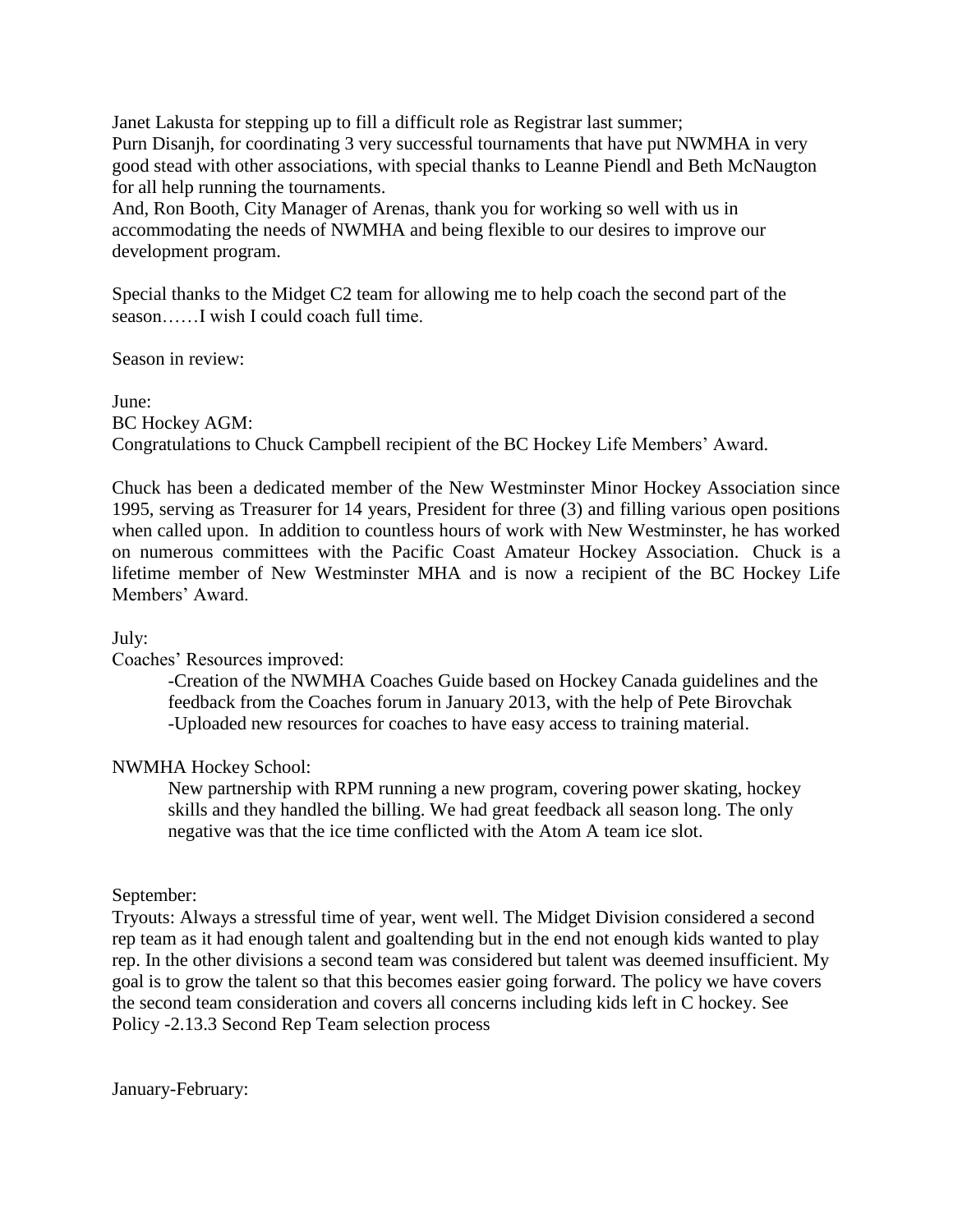On-Line Registration, programmed and set up the NWMHA/Hockey Canada registration process working with Janet Lakusta.

Hockey Say in Canada Tshirts distributed, first time we have done. We had great feedback on the look and idea. This was done to try and drive our brand, to make the NWMHA logo noticeable in the community.

#### March

-Second time, introduction to rep tryouts for the H4 age group to try and prepare them for the experience in September.

Year end Coach Recognition Gifts (coffee mugs) another first acknowledging our many coaches and the time they give.

#### NEXT SEASON:

Reminder:

- Policy 3.5 Helmet Colour…….BLACK……..this season!

Goals from last year revolved around Development and will continue into the future. -Players

-Goalies

-Coach Development continues to be a priority.

-Resources and Support, as much as we can provide.

-Expectations

- i. -expectations of coaches,
- ii. -season plan,
- iii. -Professional support check list,
- iv. –safeguard coaches against unrealistic expectations

*Will run again*

 $5.2$ **st Vice President (Dave Schweitzer):** This year we had 3 main sponsors -- Tim Hortons; Scotia bank and Lowe's

We hope to continue our partnership with our sponsors and hope to find another for next season.

We had a successful fundraiser at the Vancouver Giants game this year selling 841 tickets profiting \$4205 for 20 of our teams.

The 50-50 pot at the game grossed \$8168, half of that money got split evenly between the 30 volunteers for the teams they represented.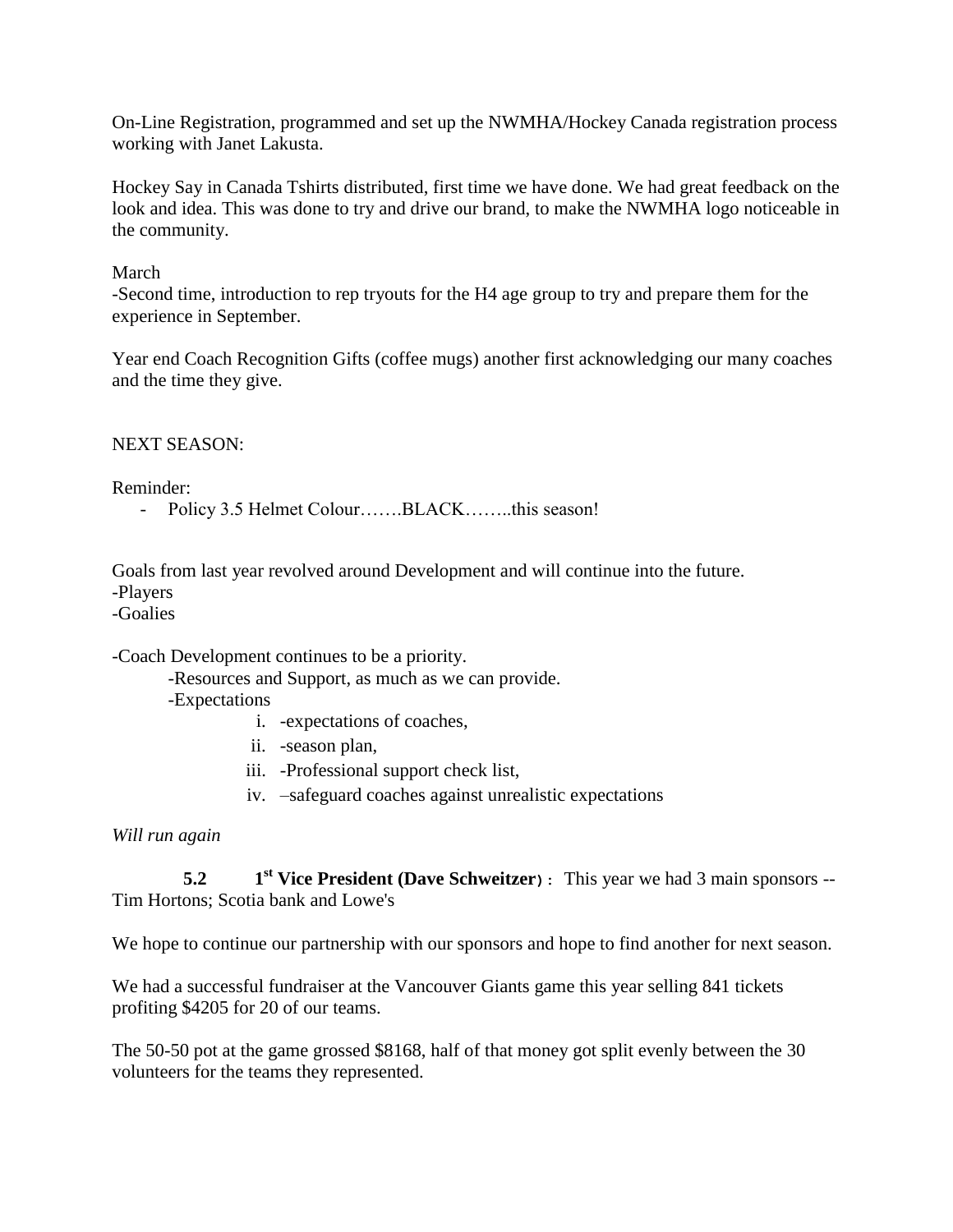If I do the job for next season I would recommend we do the Giants game in January or February as I feel it came to early in the season and I think we could sell more tickets a little later in the year.

Thank you. Will run again.

**5.3 2 nd Vice President (Purn Disanjh): Absent. Report submitted via email.** This past year we held our annual Herb House Midget A and C tournament over Christmas break. We had 8 teams competing in the A division and 8 teams competing in the C division. We held our Atom Bobby Love and Peewee Al Hughes tournament over Spring break with 8 teams in each division.

Overall, tournaments went very well and we have received positive feedback from visiting teams. Some of the teams have already inquired into saving a space for them next year.

The success of our tournaments is due to parent volunteers, and the Atom, Peewee and Midget division managers.

A special thank you to Leanne Piendl, Beth McNaughton, and Kelly Corbett for their endless hours in helping out with the tournaments.

Thank you to the executive for their endless hours in volunteering for the association.

Finally, I will not be seeking re nomination and wish the new executive much success for the following year.

**5.4 3 rd Vice President (Ron Connor): Absent. Report submitted via email.**  Portfolio was Safety, photos and the organization of a Parent 'meet & greet' Social. Picture Day went well. We have another year on our contract with AAA. Approximately 70 people attended the Social at Stephano's. Would recommend doing it earlier in the season. It has been both a learning experience and a pleasure to work the executive. I was surprised by how much work goes on behind the scenes and how hard the people on the executive work to make the season a success. Will not run again.

**5.5 Treasurer (Chuck Campbell):** Motion to approve the financial statements as circulated. Motion: Chuck; Second: Lynda. Carried. Motion to approve the 2014 budget as circulated. Motion: Chuck; Second: Tristan. Carried. Will run again.

**5.6 Secretary (Vandy Britton):** Thank you to the members of the executive and to the parent volunteers who make NW Minor Hockey such a great association to be part of. We are fortunate to have such dedicated volunteers in our midst. Will run again.

**5.7 Registrar (Janet Lakusta):** On-line registration is working well. 315 current registrants. Roughly 60% have sent in their cheques. **Action:** DMs – please email people to send in their cheques. Have 10 new Hockey 1s; not many new players in the other divisions at this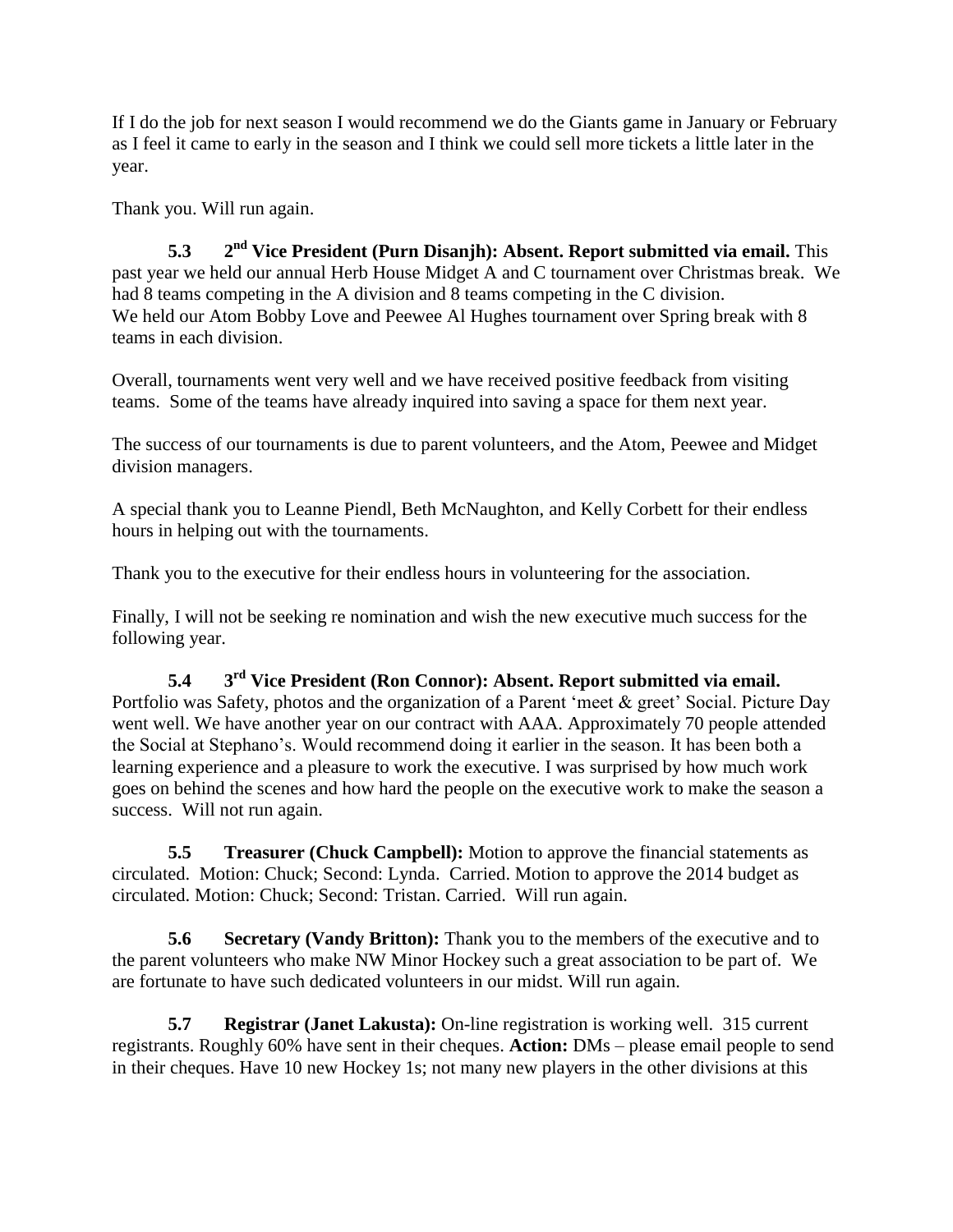time. Roughly half of the players who have registered are planning to tryout for Rep. Will run again.

**5.7 Coach Coordinator (Pete Birovchak):** It's been a great year. Looked at my role as helping the coaches to do their job – put manuals on-line. Expanded the RPM Coach Mentorship program – got good feedback about this. Fewer coach evaluation forms were turned in this year. Looking at standardizing the Rep Tryout Process for the coming year, including tweaking the evaluative process. We have a responsibility to evaluate our vendors – RPM  $&$  Veit – and will try to do this in the coming year. We will evaluate their policies and procedures and, if necessary go to a RFP (request for proposals). We need to clarify what we want, what we can afford, and what they may be able to give us. Had some Coaching sessions where the coaches worked with RPM. Would like to see support for the goalies more included into our practice plan. Hockey Canada has changed the requirements for the different coaching levels – a checking requirement for every level; eventually there will be a goalie requirement; and, all coaches with a Rep team (Peewee & up) must have the Development 1 course prior to the start of the season. Will run again.

**5.8 Referee-in-Chief (Tristan Gillis):** In my inaugural year it was certainly a learning curve. Between some new policies and procedures for clinics, and coupled with a lack of communication from BC Hockey, it was tough getting my bearings in certain respects. Having gone through the set-up process, and hopefully with a more stable clinic system, I hope to be better acclimatized next year if re-elected. We had some excellent refs – in fact, BWC was hiring them. Although we acquired some good referees, we are losing them at the older levels faster than we can replenish. If re-elected, I will put in a strong push to canvas for potential referees, so as to maintain and grow our organization's referee pool. I was very proud of our refs. Shadowed all of the first year refs. Shawn & Mirko helped with shadowing as well. Will run again.

**5.9 Equipment Manager (Kevin Woolley):** H1-4 goalies appreciated the new equipment. Jersey replacement is now done – now it's just replacing worn and torn. Will run again.

**5.10 Ice Allocator (Lynda Callard):** Another year has come and gone and it went relatively smoothly – although it did seem like it was New West's year for conflicts; there seemed to be a ton of them this year to resolve. I have already got the 2014/15 Season Warm Up Skate and Try-Out Schedules done and if re-elected will meet with the city in June to start working on the regular season ice.

I would like to thank Ron Booth and his staff for another great year; they were a pleasure to work with.

I would also like to thank Rob Nasato for always being there for support when times got tough. Will run again.

**5.11 Referee Allocator (Kelly Corbett):** This season I lost a few of the more seasoned officials as they were able to move up to ref the higher levels which left many of our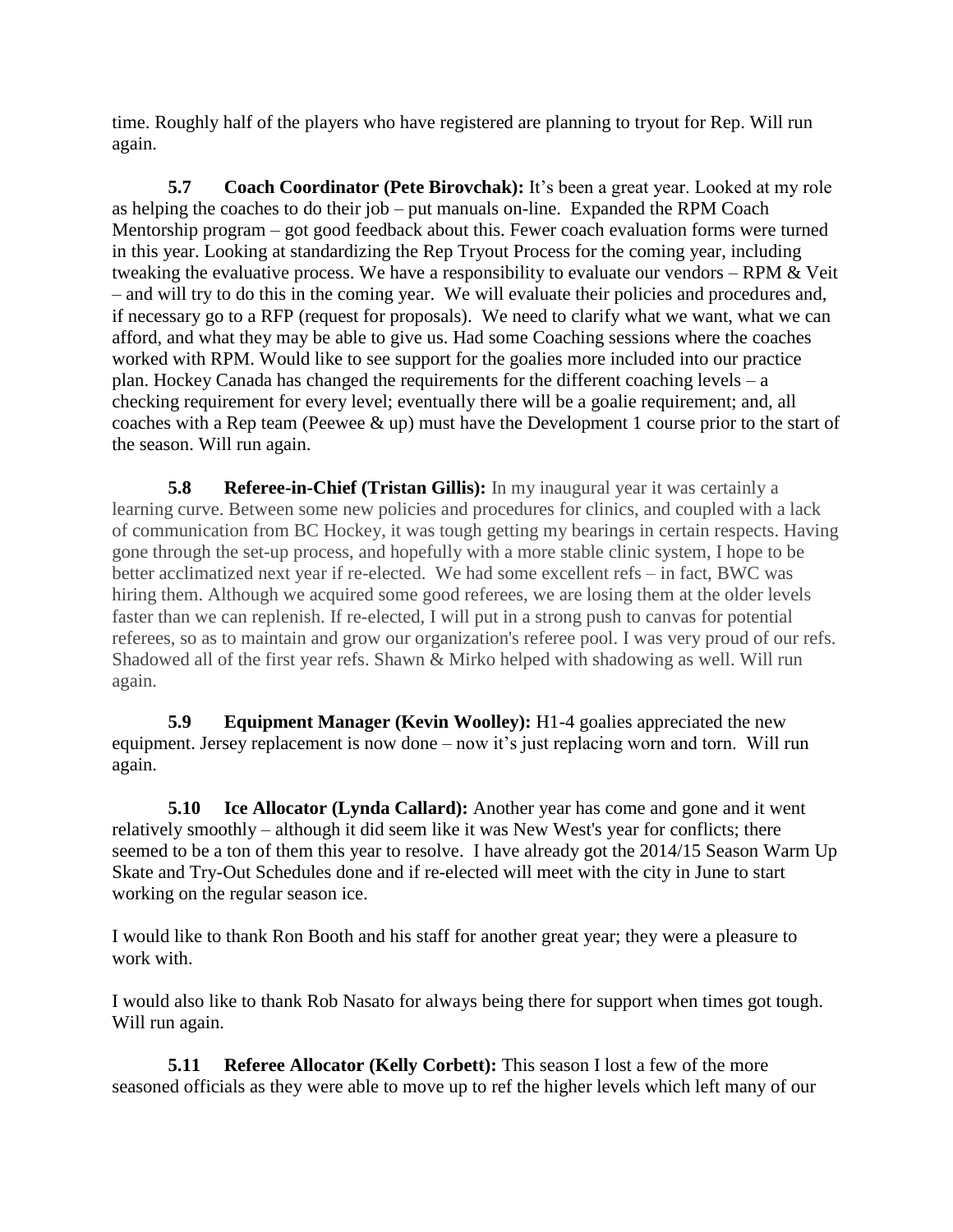second year officials with quite a bit more to do this year. I do believe that most of them stepped up to the challenge very well.

Our Association hosted two Final 4 tournaments that we supplied the officials for and again the Al Hughes and Bobby Love tournament and all went really smoothly.

I look forward to seeing and working with the returning referees and the new ones that will be joining us next season. Will look into an on-line assigning program. We will look at putting refs at H2 level to help with their development. Will run again.

# **5.12 Division Managers**

# **5.12.1 Juvenile (Colleen Ray): Absent. Report submitted via email.**

The New West Juvenile team got knocked out of the first round of rep playoffs. We then proceeded to the Presidents' series and placed second. It was a rewarding season. Jeff Ray will not be putting his name forward to coach the Juvenile team next year and Colleen Ray will not be running for Juvenile Division Manager.

**5.12.2 Midget (Rick D'Aurizio):** I want to thank all the volunteer coaches and parents in making what could have been a tough year an easier one. The C teams I think had a fair year, winning in some tournaments and placing in the top end of their respected tiers. As far as the A team is concerned, they had a good run finishing in the second flight and in the Final Four playoff. Unfortunately, they encountered a string of bad luck with illness and injured players during the play-off run.

I want to thank the New Westminster Minor Association for these past two years, I must say they have been very interesting. I have decided not to return as the Midget Division Manager for the following year.

**5.12.3 Bantam (Jennifer Lauener):** I'd like to thank all the Bantam C1, C2, C3 & A2 parents, coaches, managers, safety people & practice helpers who supported the kids during the 2013-14 hockey season.

# **C1 Team:**

Thanks very much to Tristan Gillis for coaching the C1 team, along with being the referee in chief & also coaching a Peewee C team.

Thanks to Dean Callard for being an assistant coach, Karen Walmsley for being the team manager & Brad Melenychuk for being the safety person.

In league play the C1 team was in the Blue group going 2-12-2 for 8th place In playoffs they were in the Gold group going 5-3-2 for 3rd place.

They had a very successful tournament in Bremerton wining silver after losing in double overtime in the finals.

# **C2 Team:**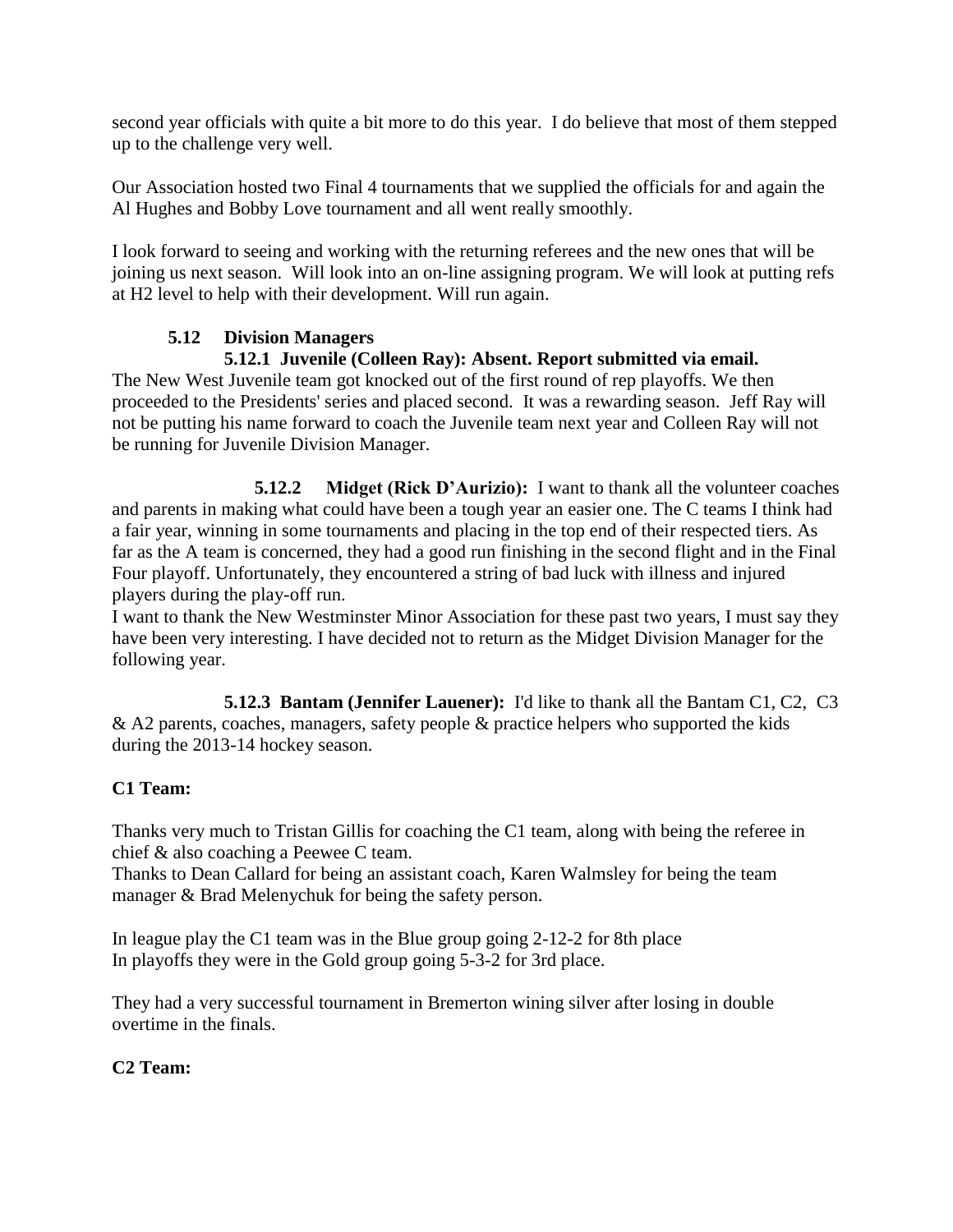Thanks very much to Paul Hackett for coaching the C2 team. Marc Mondin & Shawn Hagan for being assistant coaches, Steve Tucsok for being team manager & Richard Seganfreddo for being the safety person.

In league play the C2 team was in the Blue group going 5-10-1 for 7th place. In playoffs they were in the Gold group going 4-1-5 for 2nd place In the Championship Banner game they lost 3-2 to Bby.

They attended a tournament in Hope.

# **C3 Team:**

Thanks to Sean McCarthy for coaching the C3 team Thanks to Rob Celle for being an assistant coach. Thanks to Kelly Corbett for being the team manager & being the safety person.

In league play the C3 team was in the Gold group going 10-5-1 for 4th place. In playoffs they were in the Green group going 6-3-3 for 3rd place.

They attended a tournament in Kamloops & Chilliwack. In Chilliwack they didn't complete their 4th game due to a power outage.

#### **Rep Team:**

Thanks to Dwight Noda for coaching the Rep team. Thanks to Brandon Newman & Peyton Lupul for being non-parent assistant coaches, Jody Harris for being the team manager & Vandy Britton for being the safety person.

In league play they were in flight 3 going 13-5-2 for 2nd place. In the playoffs they beat Coquitlam in the 2nd round & lost to NSWC in the 3rd round. Going into the President's Series they went 2-2-1

They attended a tournament in Anaheim, California & Richmond.

Additional acknowledgement & congratulations go to the Bantam player award winners:

Ben Manville for receiving the Dave Dailey Award Hailee Piendl for receiving the Scott Munro Award Jordan Atchison for receiving the Matthew Smith Award Ryan Black for receiving the Fred Chapman Memorial Award Parker Corbett & Colton Simpson-McKenzie for both receiving the Referee Development Award

Congratulations to Tom von Schoenberg who made it through the 1st round of the U 16 Regional Camp to the BC Cup in Salmon Arm.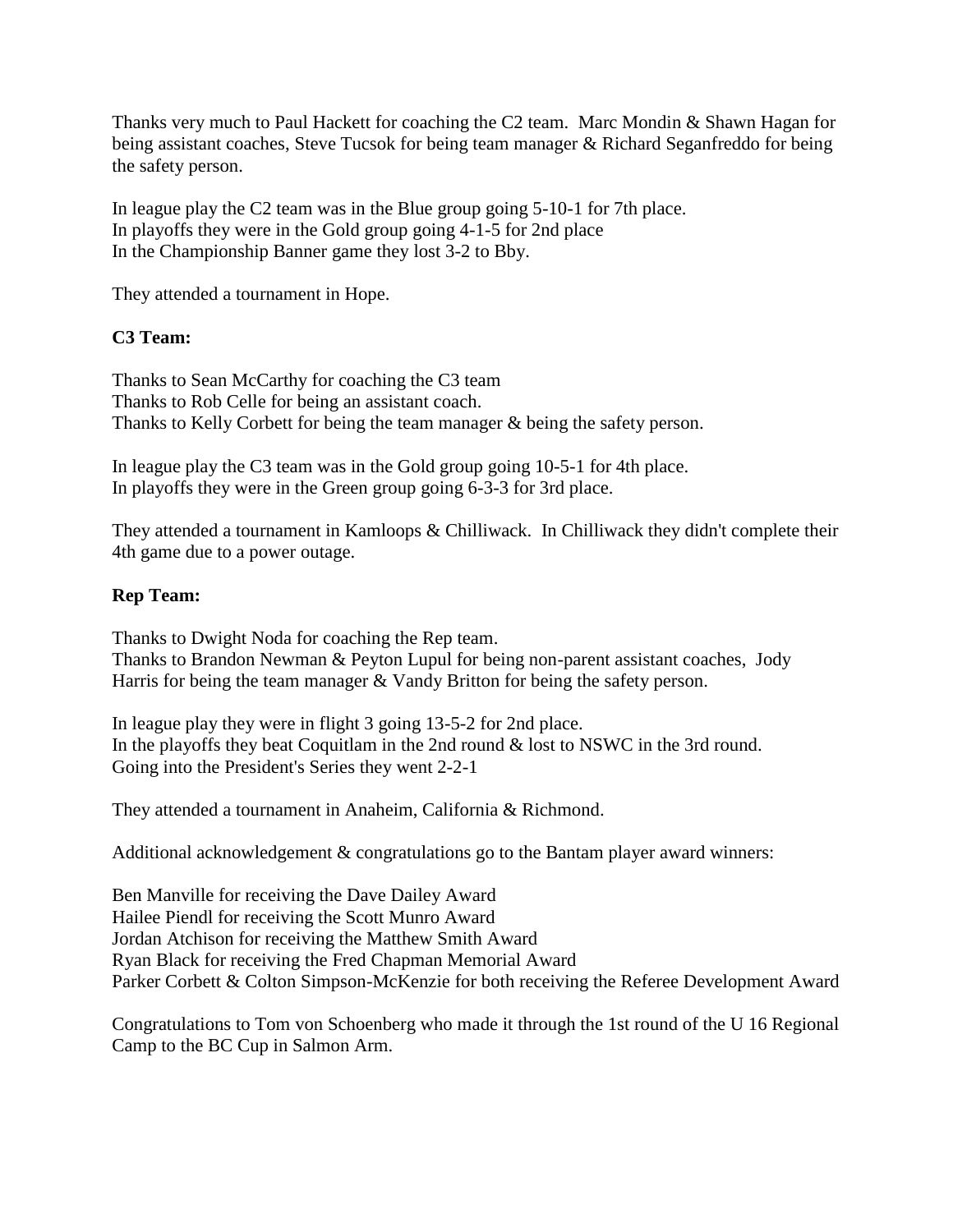Brad Melenychuk, Bantam parent, for receiving the Hockey Canada Safety Program Recognition Award

Also many thanks to the following Bantam parents/ brothers who stepped up & volunteered their time:

Vandy Britton for being secretary since 2010 and prior to that as the H3/4 Division Manager. Lynda Callard for being the Ice Allocator since 2010 to now.

Kelly Corbett for being the Referee Allocator this year & last year.

Tristan Gillis for being the Referee-in- Chief this year.

Leanne Piendl for all her countless hours volunteering as manager & assisting with tournaments over many years.

Not returning as Bantam DM

**5.12.4 PeeWee (Greg Sanderson)**: The 2013 – 14 NWMHA season was my first as a Division Manager, and my first as a member of the board at any level. There were a number of things that surprised me and a few things that fit in with what I had thought about the organization. Overall it was a good experience for me and I have a new found respect for the time, energy, effort, and commitment that the volunteers put in for the kids of New West.

June – July I started the season with early notices on upcoming dates and other landmarks parents needed to be aware of. Information relating to pre-season skates, tryouts, and team creation were the main topics through the summer. I tried to do a monthly update after the regular board meetings as information became available. Summer months were primarily coach selection time. We had a number of candidates for the rep teams and were able to select a strong candidate for the Pee Wee team. House team coaches were filled by some great volunteers, we had to do some scrambling to get all the spots filled, but we were able to get it all in place in time for the season. One area to work on for next season will be the coaching assignment process. NWHA has guidelines for this and we (I) need to follow these better and ensure that the coaches understand and follow them as well.

Aug- Oct saw a ramp up in communication with the parents as important times and dates were finalized. Throughout the process I tried to keep everyone up to date as best I could with the contact information available. Unfortunately due to some admin issues we had some holes in the info, but this year will be much better. We ran our pre-season skates and had solid turn outs, the rep tryouts were not heavily attended, with only 30 players taking part and a few of those dropping out before the final game stage due to conflicts with field lacrosse tryouts. For the most part I think the tryout process worked, there may have been few misses, but it seemed to work itself out.

One area I tried to hold a consistent message on was the process for C team creation. This was my biggest challenge as many members have very strong feelings on who they want for a coach and when they want to practice. I told everyone that if they had a need for a specific time or date due to circumstances I would make every effort to meet those needs, and for the most part for the people with needs I was able to accommodate. We had some issues with a few members that were specific on coaching wants; I told all members making requests on wants not need that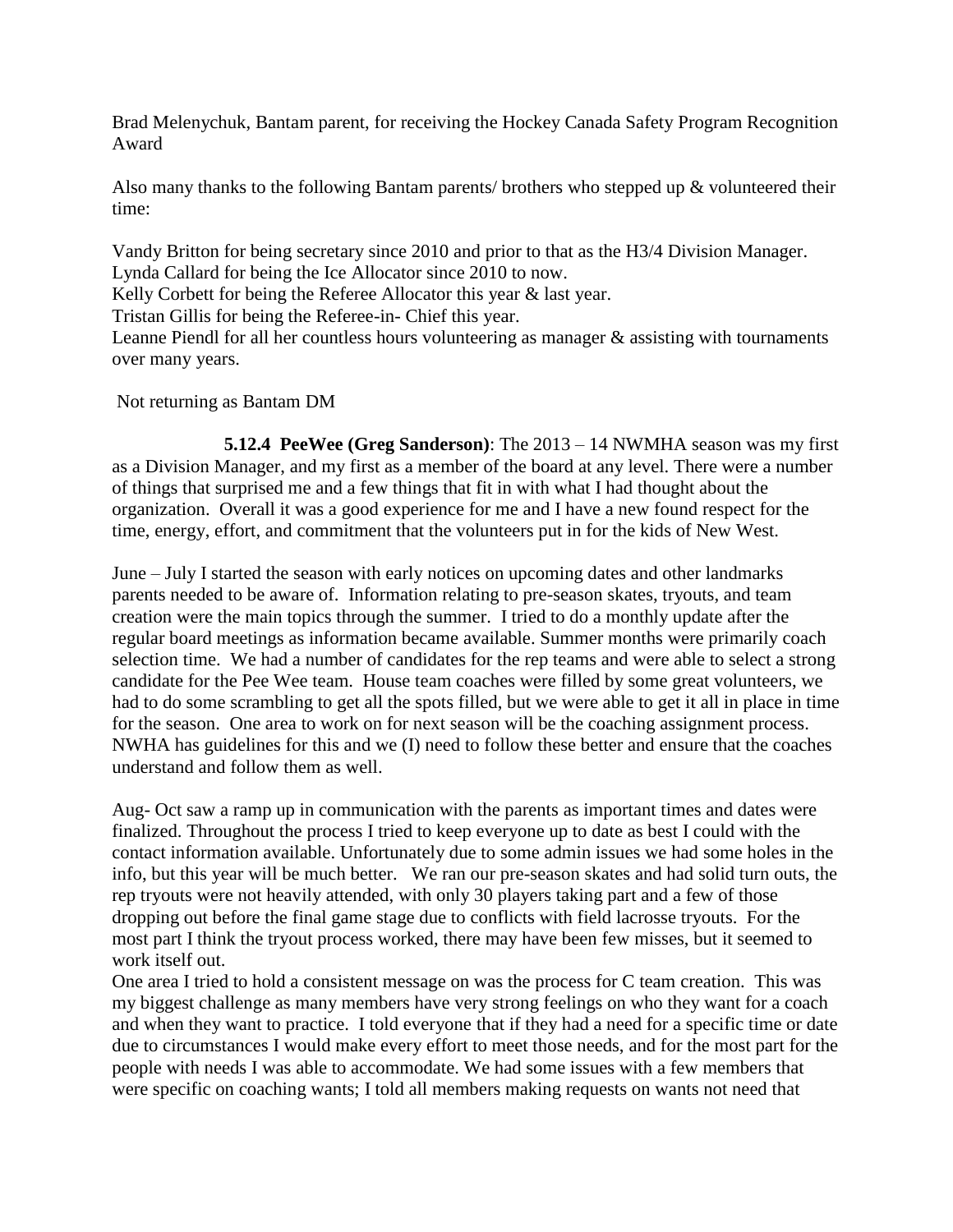balancing was the first priority. For the most part the members understood. There were a couple situations that could have been handled differently and going forward I have a clearer picture of what some of those needs are. The balancing process was interesting as it was my first time going through it. Our in-house games produced 2 fairly close teams and one that was a bit behind. With the final rep cuts coming in and a few adjustments we were able to put three fairly even teams together. Our C teams were placed in the top two divisions, one team in the blue division and two in the gold division, and our rep team was placed in flight 4. Once the teams were selected and assigned to league play we had only a few issues, and these were resolved fairly easily. Most of the issues were around interpretations of NWMHA policies and how they impacted the players.

Nov – Mar. All four teams had solid seasons that ran smooth with little controversy. We had one house team in the Gold group, they finished 3<sup>rd</sup> so out of the banner game. We had 2 teams in the Green group with one team advancing to the banner game where they finished  $2<sup>nd</sup>$ , and our other Green team finishing in 4<sup>th</sup>. Our Rep team finished in  $7<sup>th</sup>$  at  $7-11-2$  and played in the Presidents Series playoffs where they finished  $2<sup>nd</sup>$  in flight 5. All our teams played in tournaments, one team played in the final of one Christmas tourney and another team won a Christmas tourney. One of our house teams played in the final of our New West tourney. We had excellent managers in Pee Wee and they really helped make my job much easier. Our coaches were committed and did a good job working within the new coaching guidelines set out by NWMHA.

I'd like to recognize and thank all our Pee Wee Coaches for a great year: Rep Team Head Coach, Todd Fletcher, Assistant Trent Murdoch, Shawn Lakusta, Raymond Bedry Pee Wee C1 Head Coach Tristan Gillis, Assistants, Huss Nessman and Brad Kinnie Pee Wee C2 Head Coach Jason Bishop, Assistants Ray Porcellato, and Al Alvarez

Pee Wee C3 Head Coach Kurtis Lyons, Assistants Gregg Stocker, and Hugh Shaw

Our end of season tournament was well run with lots of volunteers. As with all events there are a few things to look at for next year but overall it was very well done. A special thanks needs to go out to Beth McNaughton and Kelly Corbett: the tournament could not have been run without them. All teams participating were very happy with lot of positive feedback. In the end the Pee Wee playoff teams had to be determined by a tie breaker so the competition level was great.

Mar – April: The season wrap ups are all done, the managers have sent out all the info and I'm now looking at starting it up again for next year. Hopefully my experience this year will make for a better year next season.

Thank you to everyone for all your help and guidance, any comments or questions? Will run again.

**5.12.5 Atom (Bud Sage):** The Atom division was made up of about 60 players. After the Atom A team was set, the balance of the remaining players were divided into three even C teams.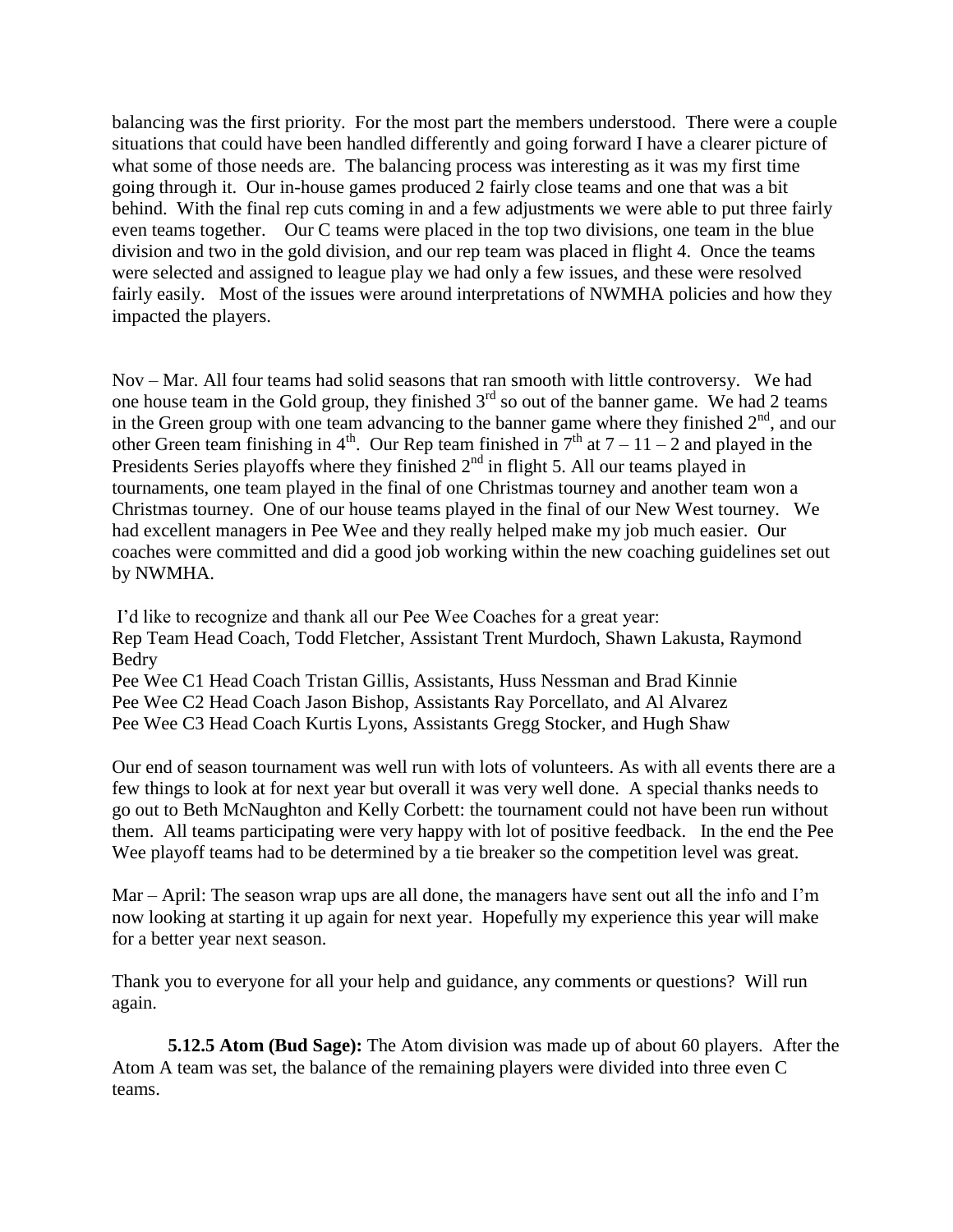The Atom A team ended up in flight Three. They were in first place for much of the season, but ended up in fourth. Three points out of first. They were one goal post away from going to the Final Four. They used every taxi player and some additional players in A games. This was great as all players felt included. They entered two tournaments and were competitive in both. I would like to thank the coaches, managers and safety people for a great season. I would also like to thank the parents who pulled it together when they were informed, very late, that we were to host the Final Four tournament.

All three house teams were very competitive. Each team had great coaching, and learning the game, as well as having fun, was stressed. Please see each team's records below: Balancing round C1 8/Wins, 1/Losses 1/Ties C2 7/Wins 2/Losses 1/Tie C3 5/Wins 3/Losses 2/Ties ( first two games were losses while head coach was out of country) League play 32 teams, are divided into two groups Blue group C1 7/Wins 9/Losses 4/Ties C2 13/Wins 7/Losses Gold group C3 13/Wins 5/losses 2/ties Playoff round One team was placed into each of the top three tiers. Blue group C2 5/Wins 3/Losses Gold group C1 6/Wins 1/Loss Green group C3 5/Wins 3/losses The next two parts are important:

Part one

I don't know if this has ever happened before. All three of our team played for a banner. C3 losing a very close game 3-2. C1 losing in the last 6 seconds 6-5 and C2 earning a banner by way of a 4-4 tie.

Part two

In our own Bobby Love tournament, our teams won Gold, Silver and Bronze.

I would like to sincerely thank all the coaches and managers for all the work they put into making this a great year for the kids. I would also like to thank all the parents from both Atom and Pee Wee that worked so hard at running the two tournaments at the same time. There is not a better pair of tournaments available than the Bobby Love and Al Hughes. Special thanks to Beth, Kelly and Purn for spending hours making sure everything went the way it should at the tournaments. Thanks to the executive, I have enjoyed working with each of you.

I enjoyed being part of this year's executive and will stand for Atom Division Manager for the coming season.

**5.12.6 and 5.12.7 Hockey 1 - 4 (Barb Drake):**